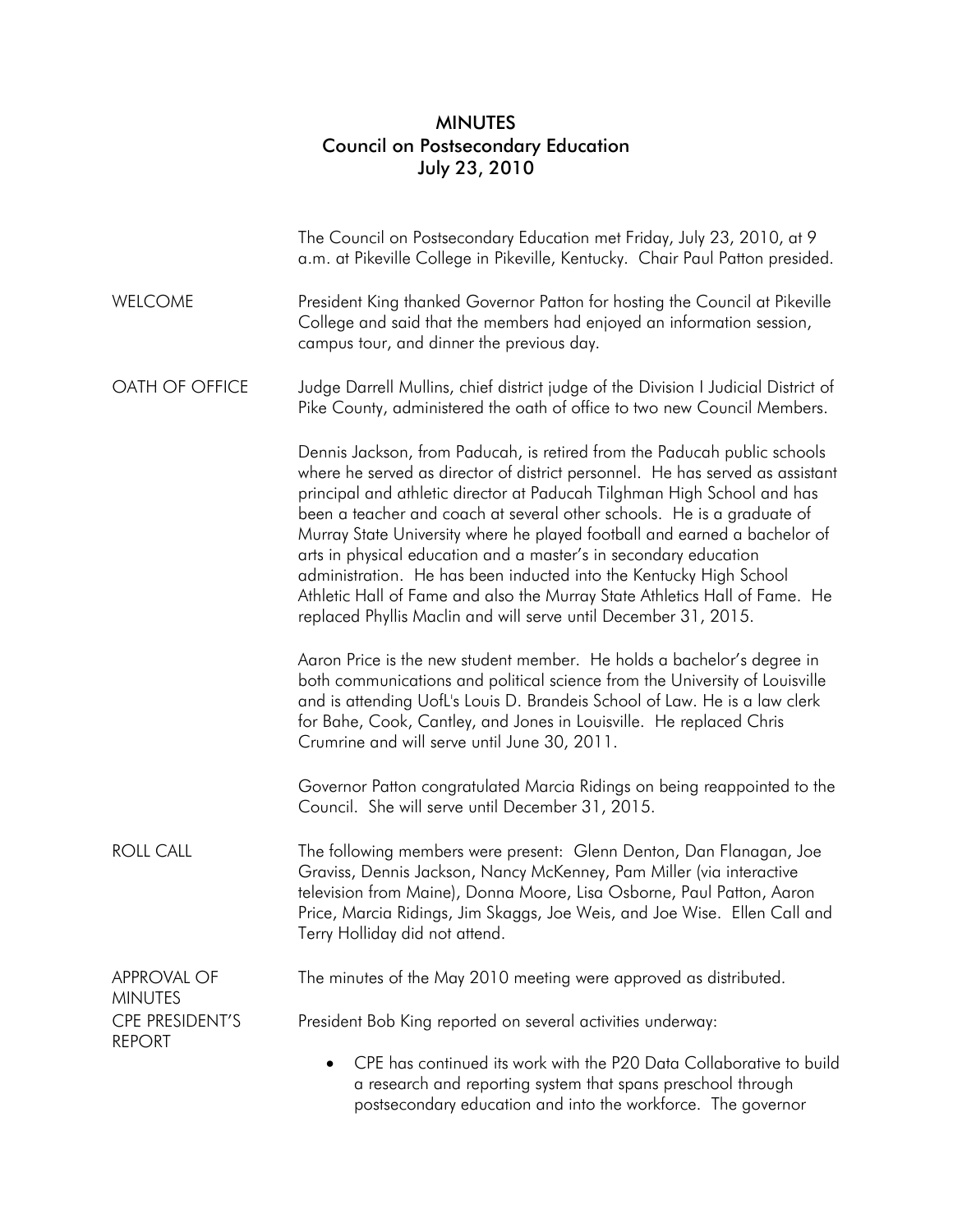signed an executive order in May which established the collaborative, and Charles McGrew, former Assistant VP for Research and Information at the Council, has returned to Kentucky to head up this effort. The planning and design phase on the project is nearing completion, with the first new reports planned for release late next year.

- Kentucky is one of 17 states invited to participate in a national project to improve higher education productivity. Supported by the Lumina Foundation, the Productivity Strategy Labs are part of the national investment to graduate more students and make colleges more cost effective. The labs will tailor information so state leaders and policymakers get the resources they need to make effective decisions. Lab members will get access to a network of peers and technical assistance opportunities to advance state policy agendas that help higher education do more with the dollars available.
- Kentucky has joined a 12-state SREB collaborative to develop career-focused programs of study that join a coherent sequence of career/technical (CT) courses embedded with academic content. Each state has chosen differing high school curricula with the goal of students meeting both high school graduation requirements and college- and career-readiness standards. Kentucky has chosen Informatics/Computing Sciences and will model the curriculum after the successful work currently underway through Project Lead the Way pre-engineering and biomedical science curricula taught in over 100 schools throughout the Commonwealth. This area of concentration was chosen by K12 and postsecondary subject matter experts, along with business and employer management groups, who are working to build curricula with dual credit opportunities and career and technical education. PLTW is under the direction of Kentucky Career and Technical Education and the University of Kentucky. When completed, states will share course syllabi and curricular materials from each project.
- Kentucky has been accepted to participate in an NGA Learning Lab which will provide an opportunity to delve deeply into conversations with leaders from Washington and Oregon on such issues as leadership and goal setting, funding for performance, crossinstitutional data, and increasing educational success for working adults.
- Kentucky Adult Education, in partnership with the Kentucky Community and Technical College System, was recently awarded \$520,500 in Workforce Investment Act Statewide Reserve Funds to develop contextualized curriculum to develop an Integrated Education and Training model. The model will place emphasis on business management and marketing, construction trades, and computer and information sciences. Three pilot areas in the state will be identified to test the curriculum before using in all 120 adult education programs across Kentucky. Currently, KYAE awards approximately 10,000 GED diplomas and KCTCS awards 13,000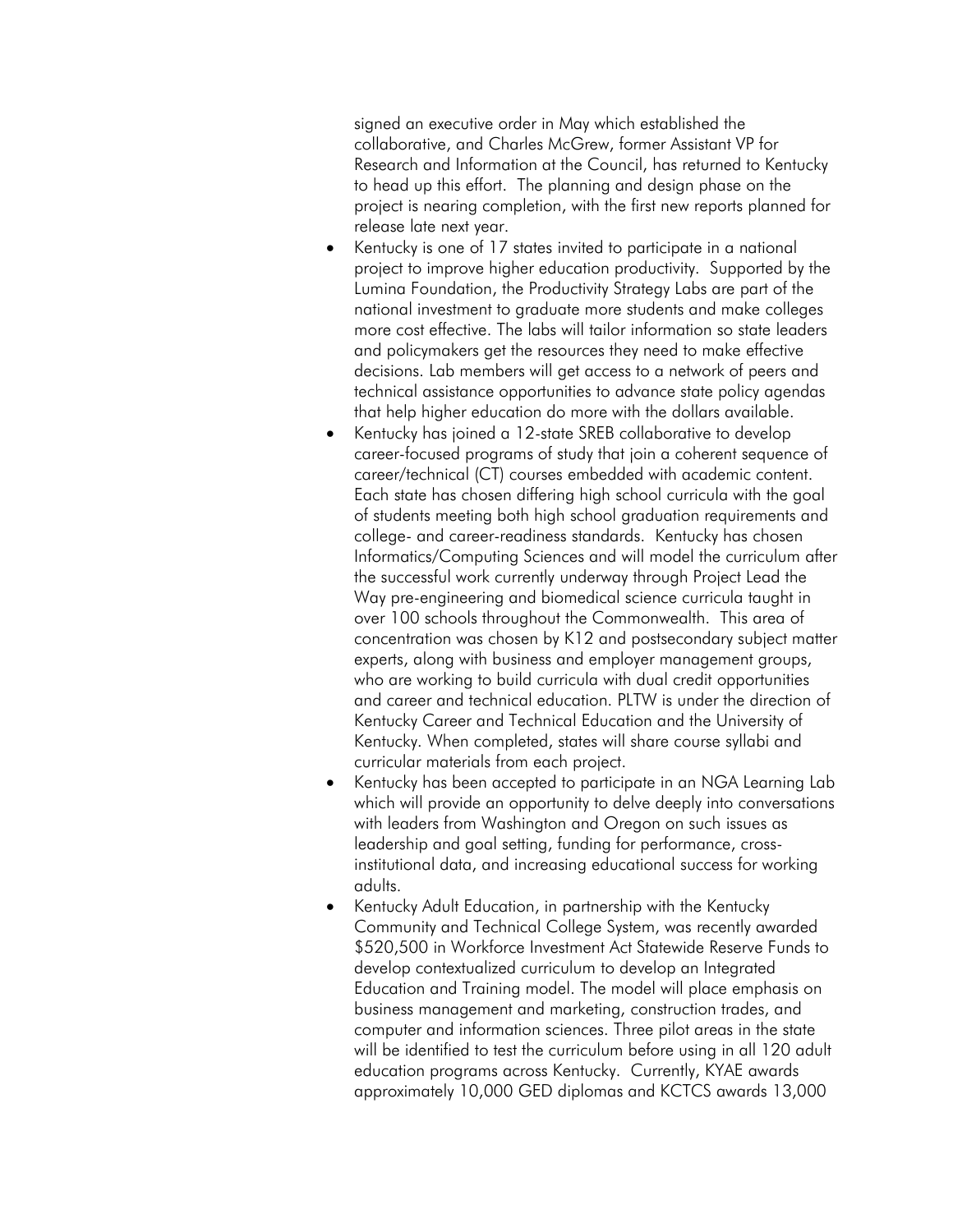|                                                  | certificates a year. Each of these credentials can take several years<br>to earn independently. However, partnering with KCTCS to develop<br>contextualized curriculum will accelerate the learning process,<br>enabling the student to enter the workforce much quicker than if<br>each credential were earned separately.<br>Each year the state auditor is required to do a compliance audit of<br>٠<br>all state agencies for Title VI reporting. Title VI says that any entity<br>receiving federal funds must agree not to discriminate in providing<br>services to individuals based on race, national origin, or color. This<br>year's auditor's report shows full compliance by CPE. |
|--------------------------------------------------|-----------------------------------------------------------------------------------------------------------------------------------------------------------------------------------------------------------------------------------------------------------------------------------------------------------------------------------------------------------------------------------------------------------------------------------------------------------------------------------------------------------------------------------------------------------------------------------------------------------------------------------------------------------------------------------------------|
|                                                  | Mr. King noted that all state government agencies, including the Council,<br>are being asked to take another round of budget cuts. In addition, the<br>number of nonmerit state employees who are political appointments will be<br>reduced. All of the Council employees are nonmerit and the staff is talking<br>with the budget office to determine what impact this will have on the<br>Council staff. As a budget balancing measure, all state employees are<br>being furloughed six days during the current fiscal year.                                                                                                                                                                |
|                                                  | Mr. King said that the Council members and the staff wanted to help the<br>people of Pike County that were impacted by the flooding in recent days<br>and asked Governor Patton to pass along their monetary donations to the<br>appropriate agencies.                                                                                                                                                                                                                                                                                                                                                                                                                                        |
| 2010-11 TUITION<br>AND MANDATORY<br>FEES - KCTCS | RECOMMENDATION: The staff recommended that the Council approve<br>the 2010-11 tuition and mandatory fee rates for the Kentucky Community<br>and Technical College System.                                                                                                                                                                                                                                                                                                                                                                                                                                                                                                                     |
|                                                  | The 4 percent increase for resident undergraduates complied with the<br>ceiling set by the Council for a community or technical college at the April<br>meeting.                                                                                                                                                                                                                                                                                                                                                                                                                                                                                                                              |
|                                                  | In June the KCTCS Board of Regents approved a provision that allows<br>students who enroll at a KCTCS college during fall semester 2010 or spring<br>semester 2011 and who reenroll in 2011-12 to maintain the 2010-11<br>tuition and fee rate. The board felt that guaranteeing the rates for returning<br>students will increase student retention, raise transfer rates, and improve<br>credential completion rates for all 16 colleges.                                                                                                                                                                                                                                                   |
|                                                  | MOTION: Dr. Wise moved that the recommendation be approved. Mr.<br>Weis seconded the motion.                                                                                                                                                                                                                                                                                                                                                                                                                                                                                                                                                                                                  |
|                                                  | VOTE: The motion passed.                                                                                                                                                                                                                                                                                                                                                                                                                                                                                                                                                                                                                                                                      |
| 2010-11 TUITION<br>AND MANDATORY<br>FEES - KSU   | RECOMMENDATION: The staff recommended that the Council approve<br>the 2010-11 tuition and mandatory fee rates for Kentucky State University.                                                                                                                                                                                                                                                                                                                                                                                                                                                                                                                                                  |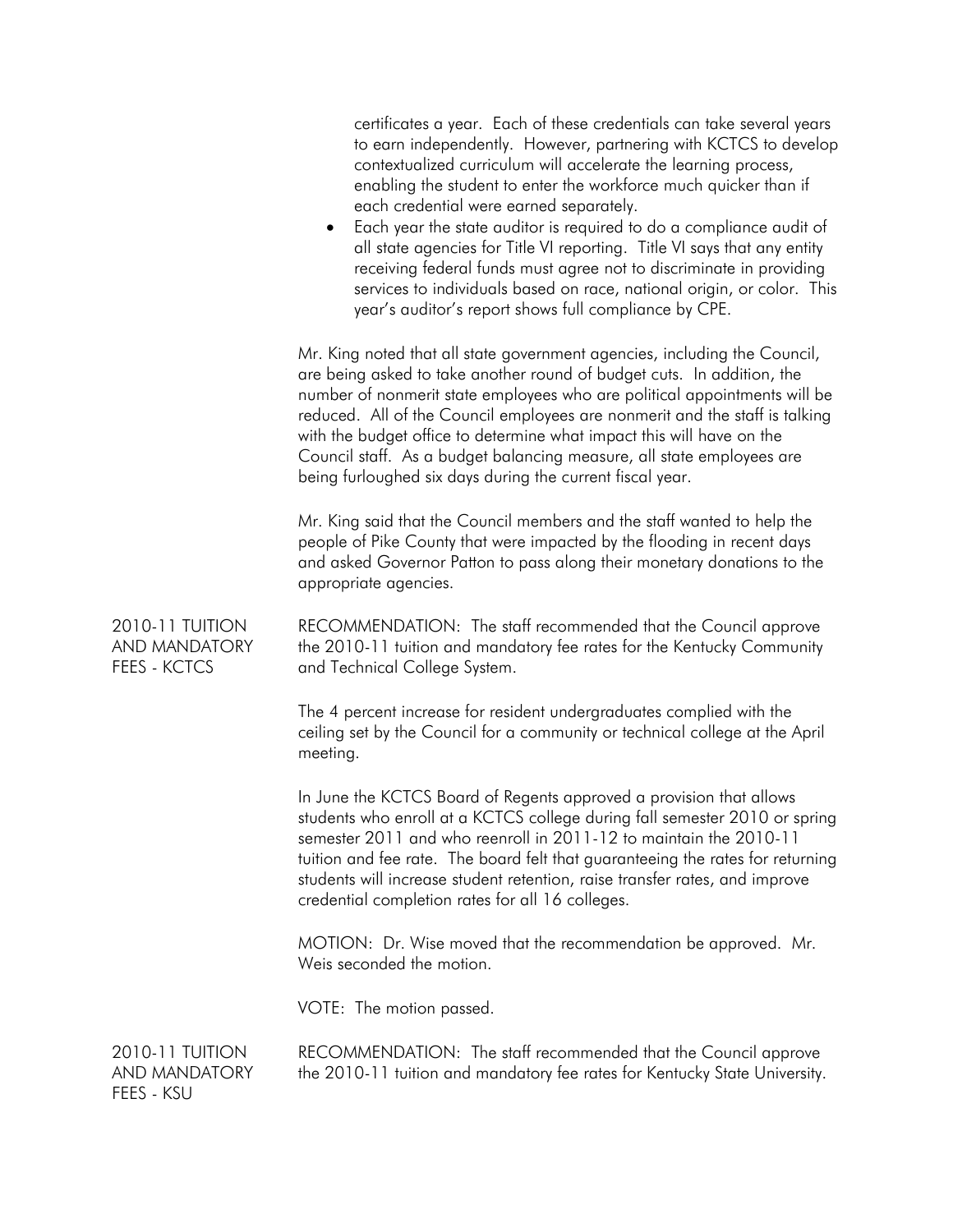|                                                       | The 5 percent increase for resident undergraduates complied with the<br>ceiling set by the Council for a comprehensive university in April.                                                                                                                                                                                                                                                                                                                                                                                                                                                                                                                                                                                                                                                                                                                                                           |
|-------------------------------------------------------|-------------------------------------------------------------------------------------------------------------------------------------------------------------------------------------------------------------------------------------------------------------------------------------------------------------------------------------------------------------------------------------------------------------------------------------------------------------------------------------------------------------------------------------------------------------------------------------------------------------------------------------------------------------------------------------------------------------------------------------------------------------------------------------------------------------------------------------------------------------------------------------------------------|
|                                                       | MOTION: Ms. Osborne moved that the recommendation be approved.<br>Mr. Weis seconded the motion.                                                                                                                                                                                                                                                                                                                                                                                                                                                                                                                                                                                                                                                                                                                                                                                                       |
|                                                       | VOTE: The motion passed.                                                                                                                                                                                                                                                                                                                                                                                                                                                                                                                                                                                                                                                                                                                                                                                                                                                                              |
| <b>2010-11 TUITION</b><br>AND MANDATORY<br>FEES - WKU | RECOMMENDATION: The staff recommended that the Council approve<br>the 2010-11 tuition and mandatory fee rates and the requested exception<br>to the nonresident rate floor for Western Kentucky University.                                                                                                                                                                                                                                                                                                                                                                                                                                                                                                                                                                                                                                                                                           |
|                                                       | The 5 percent increase for resident undergraduates complied with the<br>ceiling set by the Council for a comprehensive university in April. In line<br>with what WKU proposed and the Council approved for 2009-10, WKU<br>requested an exception to the nonresident rate floor for its undergraduate<br>Tuition Incentive Program rate. The TIP rate is 1.28 times the in-state rate<br>in comparison to the regular out-of-state rate, which is 2.5 times the in-state<br>rate.                                                                                                                                                                                                                                                                                                                                                                                                                     |
|                                                       | MOTION: Mr. Skaggs moved that the recommendation be approved. Ms.<br>Miller seconded the motion.                                                                                                                                                                                                                                                                                                                                                                                                                                                                                                                                                                                                                                                                                                                                                                                                      |
|                                                       | VOTE: The motion passed.                                                                                                                                                                                                                                                                                                                                                                                                                                                                                                                                                                                                                                                                                                                                                                                                                                                                              |
| NEW PROGRAM -<br>WKU                                  | RECOMMENDATION: The staff recommended that the Council approve<br>the Bachelor of Arts in Art History (CIP 50.0703) proposed by Western<br>Kentucky University.                                                                                                                                                                                                                                                                                                                                                                                                                                                                                                                                                                                                                                                                                                                                       |
|                                                       | MOTION: Ms. Ridings moved that the recommendation be approved. The<br>motion was seconded by Ms. Miller.                                                                                                                                                                                                                                                                                                                                                                                                                                                                                                                                                                                                                                                                                                                                                                                              |
|                                                       | VOTE: The motion passed.                                                                                                                                                                                                                                                                                                                                                                                                                                                                                                                                                                                                                                                                                                                                                                                                                                                                              |
| <b>BUDGET UPDATE</b>                                  | In May, in special session, the Kentucky General Assembly passed an<br>approximately \$17 billion Executive Budget for 2010-12. Subsequently,<br>Governor Beshear vetoed 19 items in the budget bill primarily to provide<br>additional flexibility in generating over \$130 million in spending reductions<br>and efficiency savings required by the General Assembly to balance the<br>FY11 Executive Budget and over \$160 million to balance in FY12. The<br>staff provided a summary of the impact of the enacted 2010-12 Executive<br>Budget on postsecondary education. On July 2, the Council received<br>notice from the Office of the State Budget Director of an additional 1.5<br>percent cut to its FY11 General Fund to help offset the \$131 million in<br>additional spending reductions required to balance the budget passed by<br>the General Assembly during the special session. |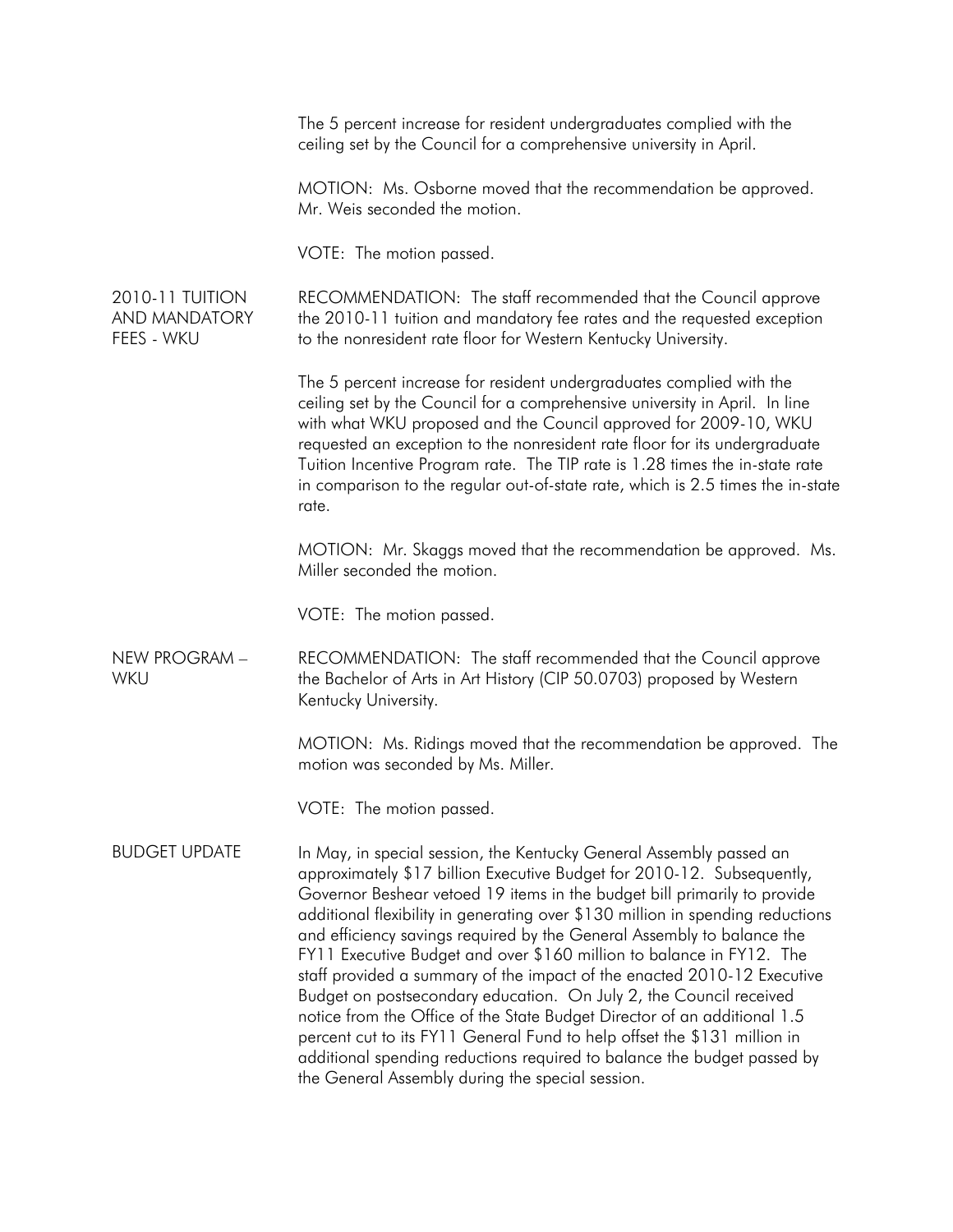| 2011-15 STRATEGIC<br><b>AGENDA</b><br><b>DEVELOPMENT</b> | Lisa Osborne, chair of the Council's Strategic Agenda Work Group, said<br>that in May four subgroups were formed to recommend potential objectives,<br>strategies, and metrics in four areas of focus (college readiness, student<br>success, efficiency and innovation, and research and economic<br>competitiveness). The subgroups each met twice during May and June and<br>are working with a CPE staff member to develop a short report that will put<br>their recommendations in the context of national best practices and current<br>and projected statewide needs. The CPE member work group and the<br>institutional work group held a joint meeting on July 22. The Council<br>members will have a discussion about strategic planning at their August<br>retreat. |
|----------------------------------------------------------|--------------------------------------------------------------------------------------------------------------------------------------------------------------------------------------------------------------------------------------------------------------------------------------------------------------------------------------------------------------------------------------------------------------------------------------------------------------------------------------------------------------------------------------------------------------------------------------------------------------------------------------------------------------------------------------------------------------------------------------------------------------------------------|
| STATEWIDE DIVERSITY<br><b>POLICY</b>                     | The staff reported that two subgroups have been working to develop the<br>statewide diversity policy – one to develop the policy and the other to review<br>the legal aspects of the policy to ensure its constitutionality. There has been<br>ongoing dialogue with institutional representatives to address issues,<br>concerns, and needed clarifications. The draft policy will be brought to the<br>Committee on Equal Opportunities for approval and then to the Council for<br>consideration, possibly at its September meeting.                                                                                                                                                                                                                                        |
| <b>CEO INTERIM CHAIR</b>                                 | Governor Patton announced that he has appointed Joe Weis to serve as<br>interim chair of the Committee on Equal Opportunities. He will serve as<br>interim chair until the new diversity policy goes into effect which will change<br>the composition of the group.                                                                                                                                                                                                                                                                                                                                                                                                                                                                                                            |
| <b>COMMISSIONER OF</b><br><b>EDUCATION REPORT</b>        | A report from Commissioner Holliday was provided for information. It was<br>noted that Governor Beshear recently made several appointments to the<br>membership of the State Board of Education.                                                                                                                                                                                                                                                                                                                                                                                                                                                                                                                                                                               |
| <b>RESOLUTIONS OF</b><br><b>SERVICE</b>                  | A resolution of service was offered recognizing the service and contributions<br>of former student Chris Crumrine. A letter from Mr. Crumrine, who is now<br>with the State Higher Education Executive Officers in Colorado, was shared<br>expressing his gratitude for the opportunity to serve on the Council.                                                                                                                                                                                                                                                                                                                                                                                                                                                               |
|                                                          | A resolution of service was also offered recognizing the service and<br>contributions of former member Phyllis Maclin.                                                                                                                                                                                                                                                                                                                                                                                                                                                                                                                                                                                                                                                         |
|                                                          | MOTION: Mr. Denton moved that the two resolutions be accepted. Ms.<br>Moore seconded the motion.                                                                                                                                                                                                                                                                                                                                                                                                                                                                                                                                                                                                                                                                               |
|                                                          | VOTE: The motion passed.                                                                                                                                                                                                                                                                                                                                                                                                                                                                                                                                                                                                                                                                                                                                                       |
| <b>REPORTS FROM</b><br><b>INSTITUTIONS</b>               | Governor Patton called attention to the reports from the institutions included<br>in the agenda book.                                                                                                                                                                                                                                                                                                                                                                                                                                                                                                                                                                                                                                                                          |
| <b>CPE PRESIDENT'S</b><br><b>EVALUATION</b>              | Governor Patton said that the Council and President King have completed<br>an evaluation of the president based on his first year of work. The                                                                                                                                                                                                                                                                                                                                                                                                                                                                                                                                                                                                                                 |
|                                                          |                                                                                                                                                                                                                                                                                                                                                                                                                                                                                                                                                                                                                                                                                                                                                                                |